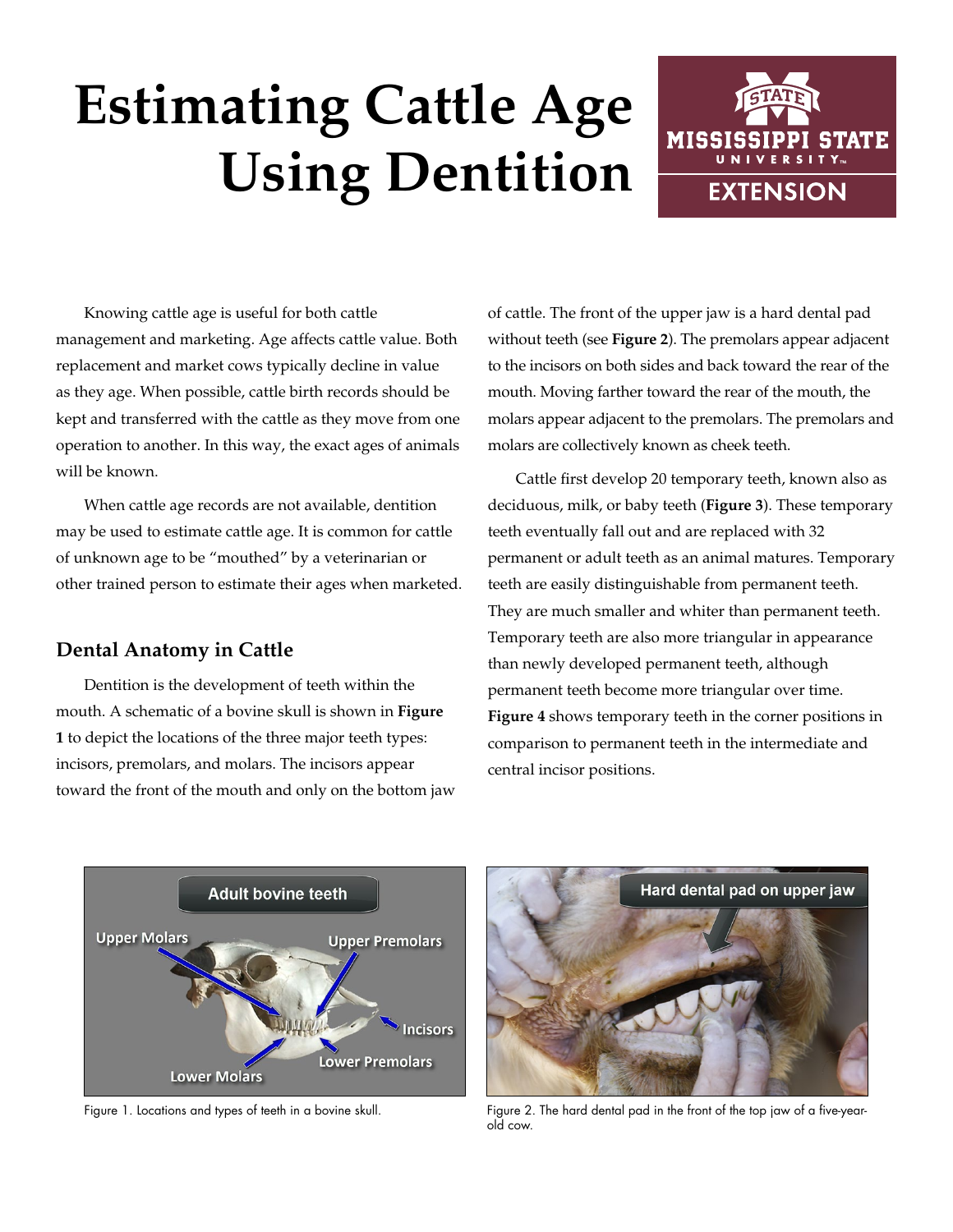

Figure 3. Temporary incisors in a young calf.



Figure 4. A cow with three pairs of permanent incisors and one pair of temporary incisors (indicated with arrows).

Cattle develop eight temporary incisors that are later replaced with eight permanent incisors. **Figure 5** illustrates the names and locations of each of the four pairs of incisors. The central pair is called the pinchers. Immediately next to the pinchers, the second pair of incisors to develop is referred to as the first intermediates or laterals. The third pair of incisors is also known as intermediates or laterals. They develop next to the previous pair of intermediate incisors. The final pair of incisors develops to the outer sides of the previously erupted incisors. This fourth pair of incisors is called the corners.

Among the temporary teeth, there are twelve premolars, three on each side of the upper and three on each side of the lower jaws. Similarly, mature cattle have twelve permanent premolars. There are no temporary molars, only permanent molars. As with the permanent premolars, cattle develop twelve permanent molars. Three permanent molars appear on each side of the upper, and another three molars appear on each side of the lower jaws.





Figure 5. Incisor pair names and locations.



![](_page_1_Picture_10.jpeg)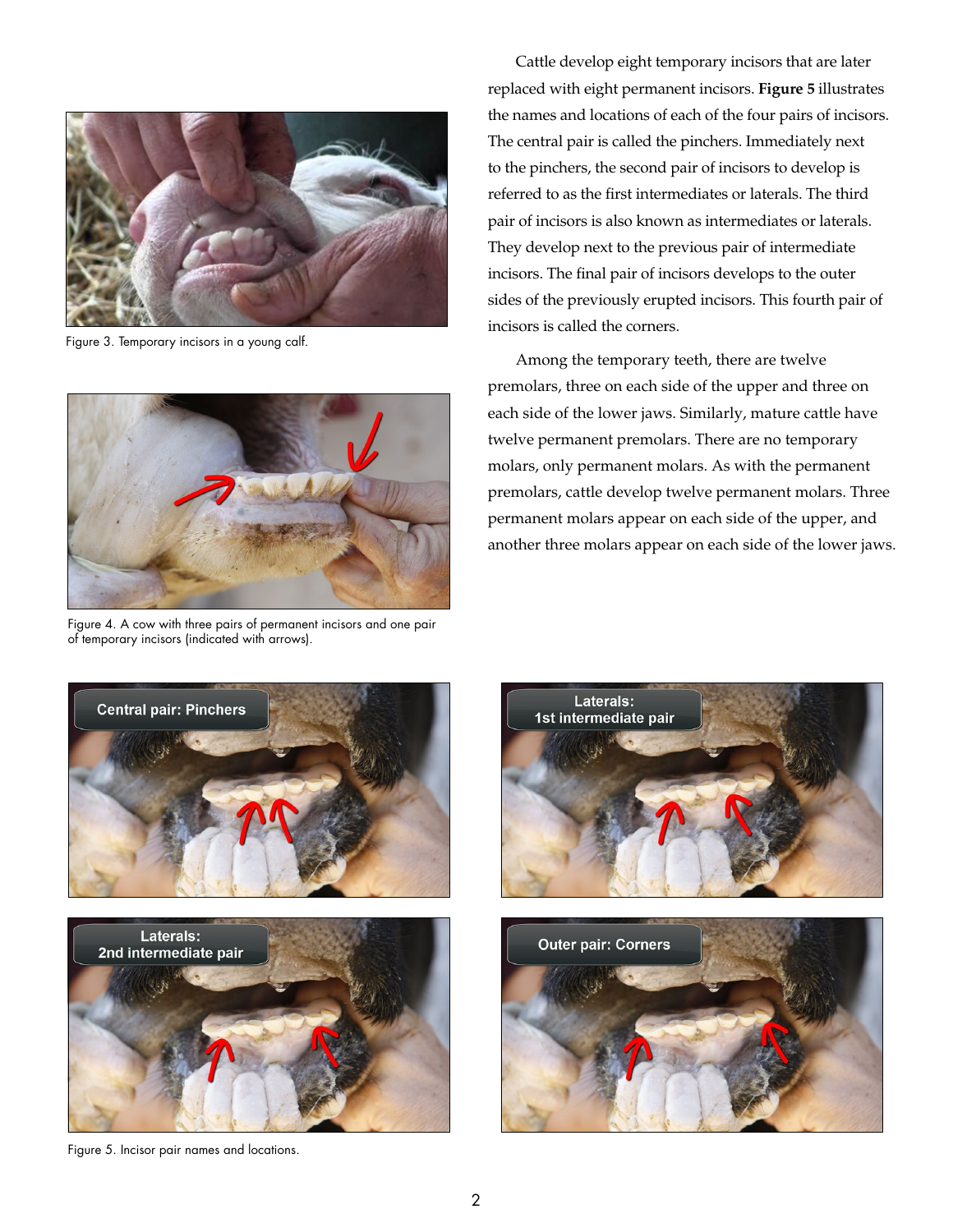## **Tooth Development and Wear**

Incisor eruption occurs in a distinct pattern over time and provides information about the approximate age of an animal. At birth, a calf typically has two or more temporary incisors erupted through its gums, although some calves are born without any incisors visible. Temporary incisor eruption occurs rapidly in the newborn calf. By the time a calf is a month old, all eight temporary incisors generally appear.

The eruption, development, and wear patterns common for permanent teeth in cattle are detailed in **Table 1**. The permanent pinchers appear at 18 to 24 months of age and are fully developed in two-year-old cattle (**Figure 6**). They are followed by the appearance of the first intermediate pair of incisors at 24 to 30 months of age. Full development of the first intermediate pair of permanent incisors happens by the time an animal is three years old. The second permanent intermediate incisor pair erupts when an animal is around three years old, with full development occurring at four years of age. The last set of permanent incisors to erupt are the corners, which debut at 42 to 48 months of age and are fully developed by the time an animal turns five years old. The eruptions of all the permanent cheek teeth take place in the first three years of an animal's life.

![](_page_2_Picture_3.jpeg)

Figure 6. Mouth of a two-year-old heifer with two permanent incisors.

In general, the permanent pinchers become leveled in cattle between the ages of five and six years. They commonly show noticeable wear by the time cattle reach seven to eight years of age. The first and second permanent intermediate incisor pairs level at six to seven and seven to eight years of age, respectively. Noticeable wear is evident in these lateral pairs by the time cattle are eight to ten years old. The corners normally level in nine-year-old cattle and show obvious wear in ten-year-olds.

|                                   | Cattle age at occurrence |                     |                                                           |
|-----------------------------------|--------------------------|---------------------|-----------------------------------------------------------|
| <b>Teeth</b>                      | <b>Eruption</b>          | Full<br>development | <b>Wear</b>                                               |
| <b>Incisors</b>                   |                          |                     |                                                           |
| Pinchers                          | 18 to 24 months          | 24 months           | Leveled at 5 to 6 years, noticeable wear at 7 to 8 years  |
| 1 <sup>st</sup> intermediate pair | 24 to 30 months          | 36 months           | Leveled at 6 to 7 years, noticeable wear at 8 to 9 years  |
| 2 <sup>nd</sup> intermediate pair | 36 months                | 48 months           | Leveled at 7 to 8 years, noticeable wear at 9 to 10 years |
| Corners                           | 42 to 48 months          | 60 months           | Leveled at 9 years, noticeable wear at 10 years           |
| <b>Premolars</b>                  |                          |                     |                                                           |
| 1 <sup>st</sup> cheek tooth pair  | 24 to 30 months          |                     |                                                           |
| $2nd$ cheek tooth pair            | 18 to 30 months          |                     |                                                           |
| 3rd cheek tooth pair              | 30 to 36 months          |                     |                                                           |
| <b>Molars</b>                     |                          |                     |                                                           |
| $4th$ cheek tooth pair            | 5 to 6 months            |                     |                                                           |
| 5 <sup>th</sup> cheek tooth pair  | 12 to 18 months          |                     |                                                           |
| 6 <sup>th</sup> cheek tooth pair  | 24 to 30 months          |                     |                                                           |

### **Table 1. Typical cattle ages when permanent teeth erupt, develop, and wear.**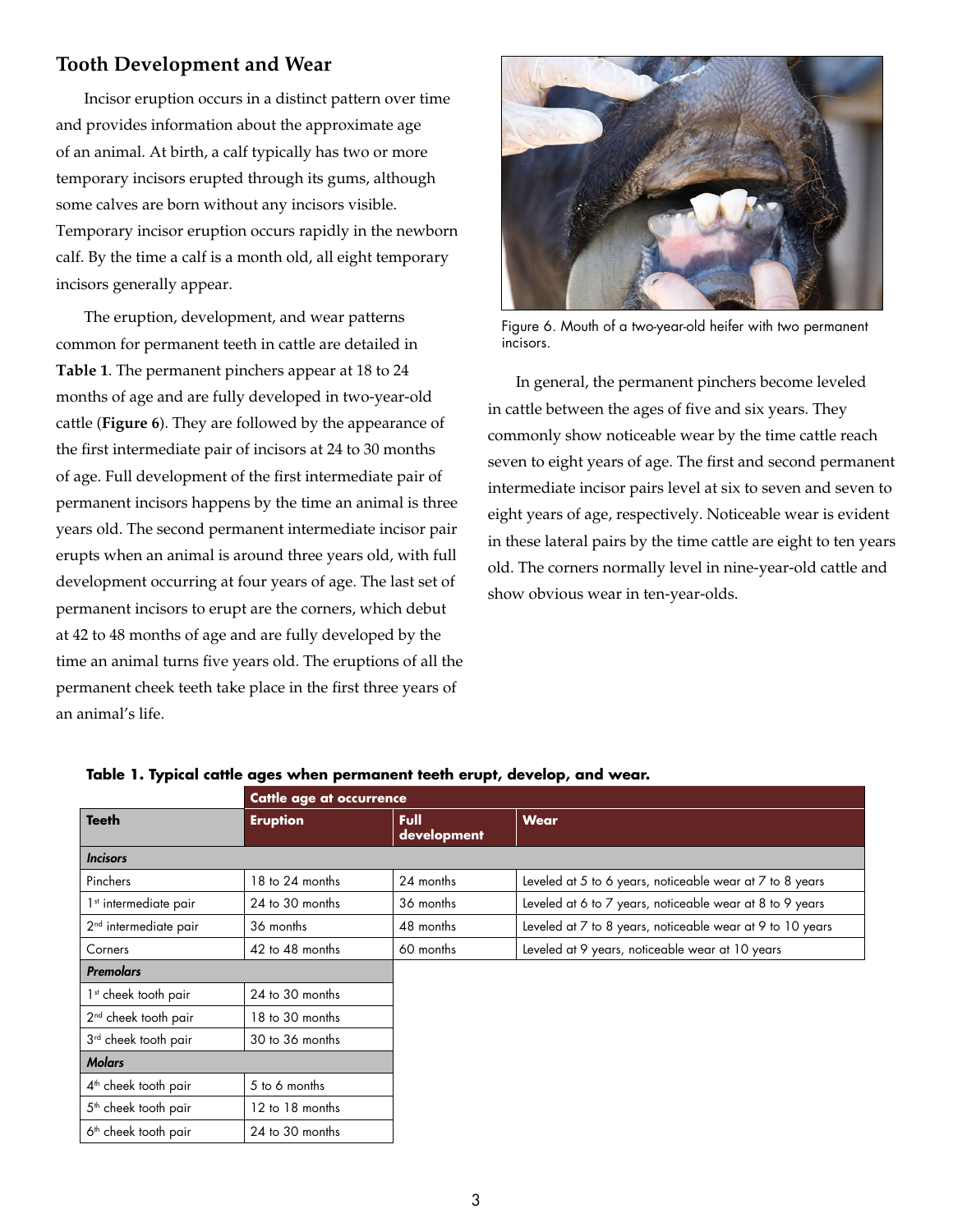![](_page_3_Picture_0.jpeg)

![](_page_3_Picture_1.jpeg)

Figure 8. A cow with gums receded to expose the root of a pincher.

Figure 7. A cow with incisors beginning to "neck," or narrow at their bases.

![](_page_3_Picture_4.jpeg)

![](_page_3_Picture_6.jpeg)

Figure 9. A "broken-mouth" cow. The same of the state of the state of the state of the state of the state of the state of the state of the state of the state of the state of the state of the state of the state of the state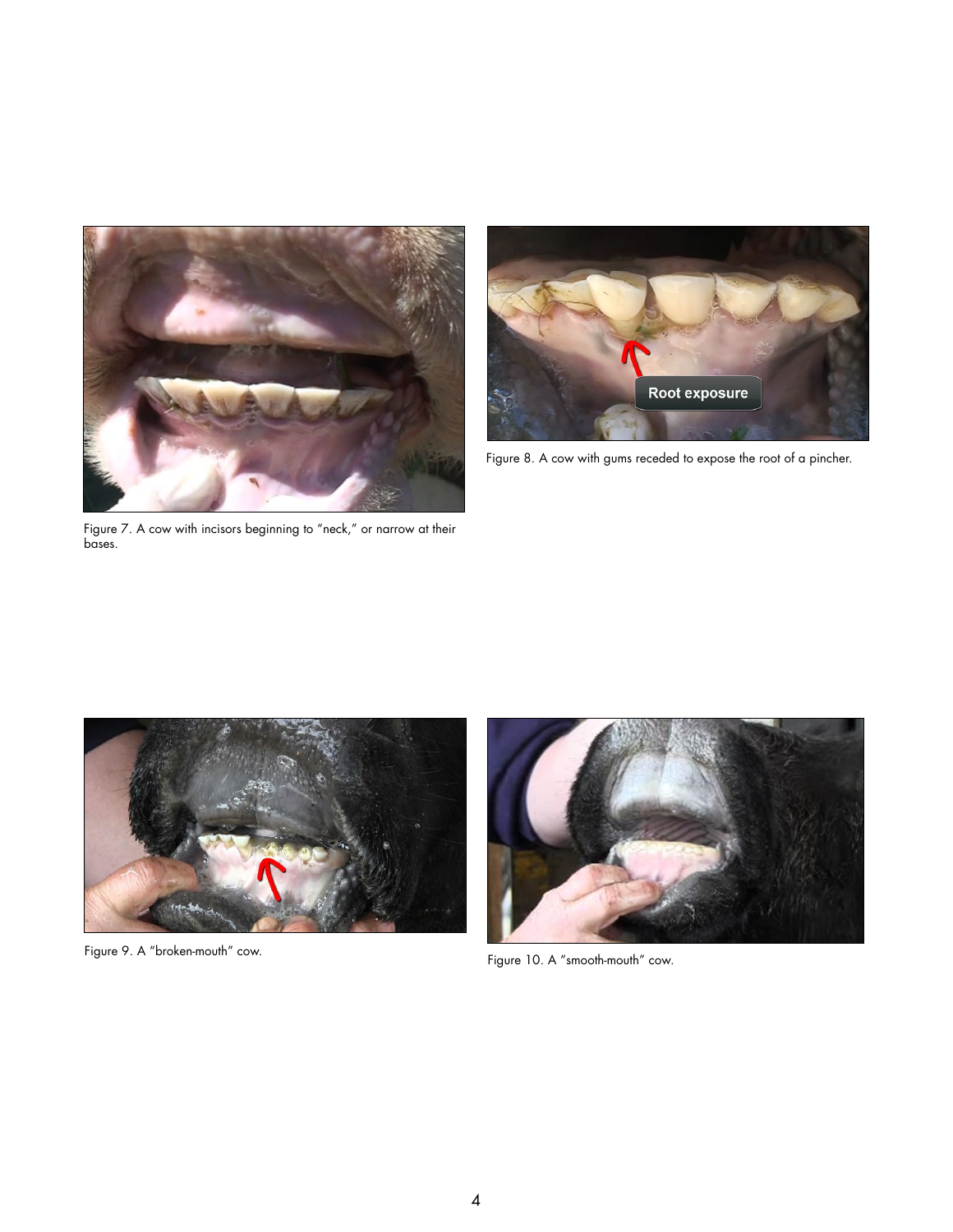Age determination of cattle up to five years based on incisor eruption and development is more accurate than age estimation based on dental wear for older cattle. Accelerated tooth wear sometimes occurs and lessens the accuracy of age estimation based on dentition. As such, evaluation of tooth wear provides general age information, but dentition varies among cattle based on their diets. Relatively coarse or gritty feedstuffs in cattle diets accelerate tooth wear. For example, native forages grown on rangeland, as commonly found in the western United States, may be coarser in texture and cause more rapid tooth wear in grazing cattle than improved forages grown on pastureland, as is common in the southeastern states.

In addition, individual cattle genetics can impact their susceptibility to tooth wear and loss. Crossbred cattle often maintain their incisors longer than straightbred cattle. Similarly, crossbred cattle with *Bos indicus* (Brahman) bloodlines typically keep their incisors longer than crossbred cattle with only *Bos taurus* (British or Continental breeds) bloodlines. To adapt these general age guidelines to the local conditions, compare to the dentition of cattle of known age under those conditions. Modify the guidelines to fit the cattle and their environment.

The necks of teeth near their bases become narrower as teeth wear (**Figure 7**). Gaps begin to appear and widen between teeth, and teeth take on a more triangular shape above the gum surface. As tooth wear continues, the roots of teeth may become exposed (**Figure 8**). Teeth may loosen in their sockets and later fall out of the mouth entirely. Cattle with broken or missing teeth are called "brokenmouth" cattle (**Figure 9**).

Another noticeable aspect of tooth wear is that the initial arch of a tooth eventually flattens with wear. Teeth wear down over time toward their bases at the gum line. A "shortmouth" animal has experienced significant tooth wear. Its teeth are noticeably shorter and smoother than before but are not yet worn down to the gum line. It is reasonable to assume that a "short-mouth" cow is eight years or older. Extreme wear finally results in very short tooth stumps known as "peg teeth." In a "smooth-mouth" animal, all of the incisors are either missing or worn down smooth to the gums (**Figure 10**). A cow in this condition is referred to as being a "gummer."

Another indication of tooth wear is the loss of enamel and exposure of dentin. Enamel is the hard, white outer protective coat of a tooth. Dentin is the soft inner core of a tooth. It is much darker than enamel, often appearing in varying shades of yellow. Dentin becomes more apparent as tooth wear progresses. "Dental star" is a term used to describe the dentin that appears at the biting or chewing surface of a tooth as it wears. Dentin appears as a circular or star-like shape surrounded by enamel. Dental stars typically appear in the pinchers and intermediate incisors in cattle around 10 to 12 years of age. The corners show dental stars at 13 years of age. As with other aspects of tooth wear, these age estimates based on visible dentin are only general guidelines and vary depending on the individual animal and its environment.

# **Dentition Affects Cattle Value and Productivity**

Routinely examine cattle teeth to identify serious dental problems. Bad teeth are among the most common reasons cows are culled. Poor-mouthed cattle may require treatment or diet modifications to remain productive; otherwise, they need to be marketed for harvest.

Without proper dentition, an animal may not be capable of consuming adequate nutrients to maintain acceptable body condition or weight. Broken, missing, or heavily worn teeth may cause an animal to excessively dribble feed from its mouth or to have difficulty harvesting forage during grazing or grinding forage during rumination. Dental problems that affect forage and feed consumption may be the cause of rapid body condition and weight loss relative to other cattle in the herd.

A "solid-mouth" animal has no broken or missing teeth (**Figure 11**). "Solid-mouth" may also refer to a lack of noticeable gaps between teeth. Solid-mouth cattle generally have more value than comparable cattle with more advanced dental wear. This is because cattle with better overall dentition are expected to have a longer remaining productive life.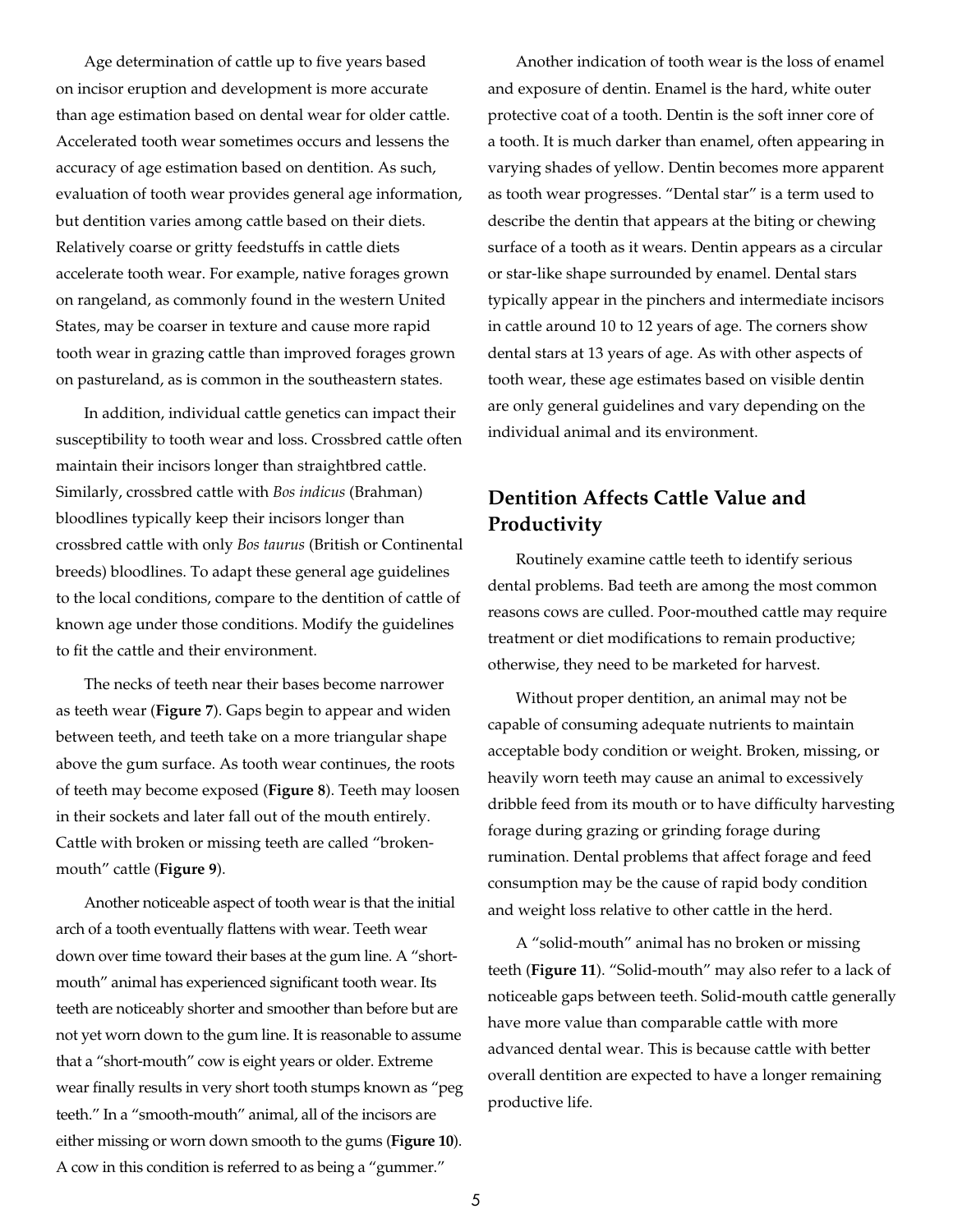# **Handling Cattle for Teeth Inspection**

When inspecting an animal's teeth, use proper cattle restraint and handling procedures. Injuries can result from sudden head movement if animals are not handled carefully. Start by restraining the head in a head catch. It may be useful to further restrain the head with a mechanical device attached to the head catch that extends the animal's neck to the side or to use a halter to secure the animal's head. If nose tongs are applied, use caution in case they suddenly slip out of the animal's nose.

Pry the mouth open by placing one or more fingers inside the corner of the mouth behind the teeth. Then grab the animal's tongue and pull it to one side to hold the mouth open. This will minimize the risk of being bitten. Becoming efficient at visually appraising an animal's teeth will help reduce the amount of time an animal must be restrained with its mouth open.

## **Additional Information**

A video showing the process of estimating cattle age using dentition is available on the MSUBeefCattle YouTube channel. Visit *[www.youtube.com/user/MSUbeefcattle](http://www.youtube.com/user/MSUbeefcattle)* to view this narrated video. For more information on this or other beef cattle production topics, contact an office of the Mississippi State University Extension Service.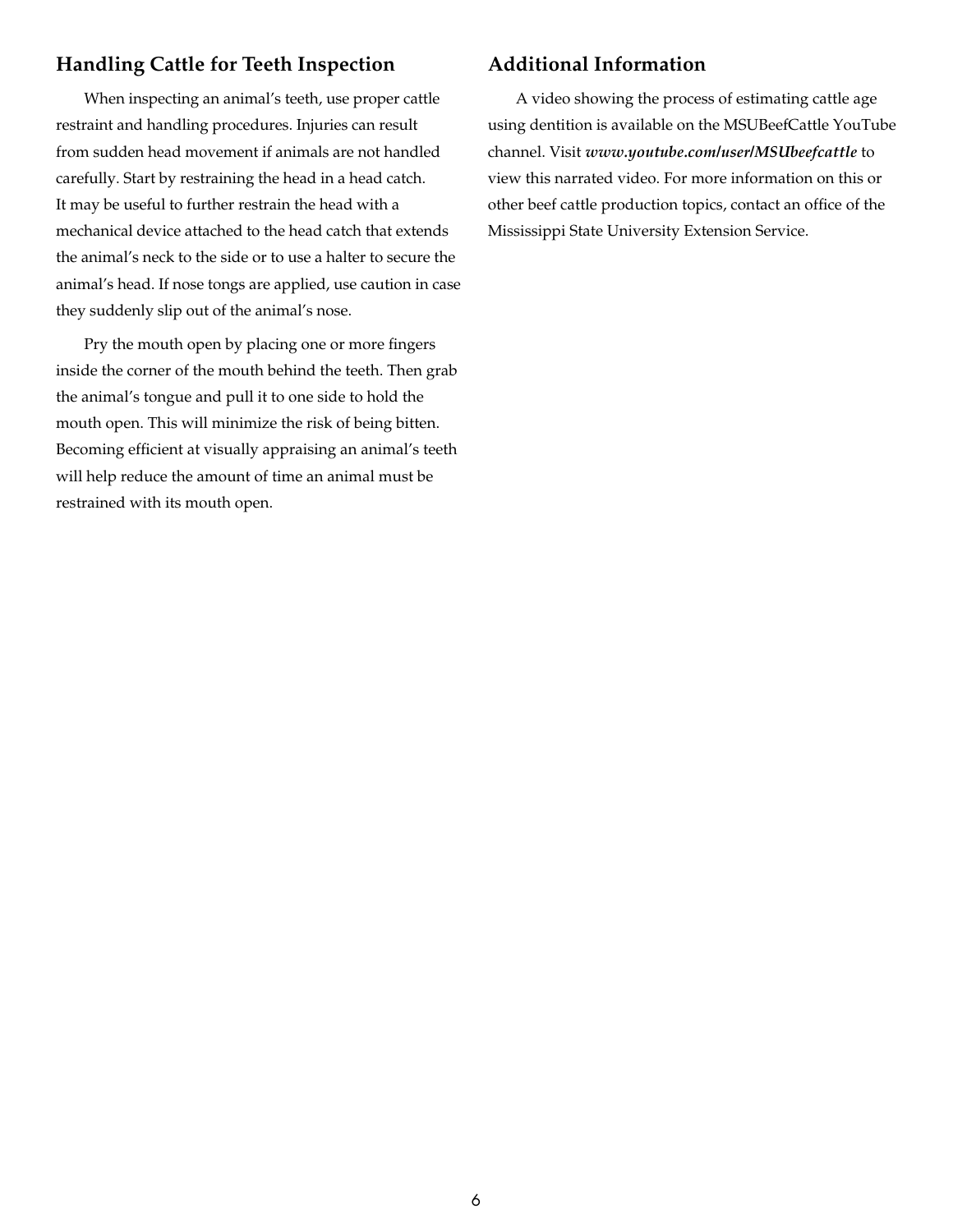# **References**

- Food Safety Inspection Service. 2013. Using dentition to age cattle. U.S. Department of Agriculture, Washington, D.C. Accessed online at [http://www.fsis.usda.gov/ofo/tsc/bse\\_information.htm](http://www.fsis.usda.gov/ofo/tsc/bse_information.htm) on May 1, 2013.
- National Animal Health Monitoring System. 2010. Beef 2007-09. Part IV: Reference of beef cow-calf management practices in the United States, 2007-08. U.S. Department of Agriculture, Washington, D.C.
- Pace, J. E., and D. L. Wakeman. 2003. Determining the age of cattle by their teeth. CIR253. Florida Cooperative Extension Service, Institute of Food and Agricultural Sciences. University of Florida, Gainesville, FL.
- Thrift, F. A., and T. A. Thrift. 2003. Review: Longevity attributes of *Bos indicus* x *Bos taurus* crossbred cows. Prof. Anim. Sci. 19:329-341.
- Torrell, R. 1998. Methods of determining age in cattle. Cattle Producer's Library: CL712. University of Nevada, Reno, NV.
- Troxel, T. R., M. S. Gadberry, S. Cline, J. Foley, G. Ford, D. Urell, and R. Wiedower. 2002. Factors affecting the selling price of replacement and market cows sold at Arkansas livestock auctions. Prof. Anim. Sci. 18:380-386.
- U.S. Department of Agriculture. 1898. Determination of age by teeth in domestic animals. *In:* Yearbook of the United States Department of Agriculture: 1898. Page 667. Washington, D.C.